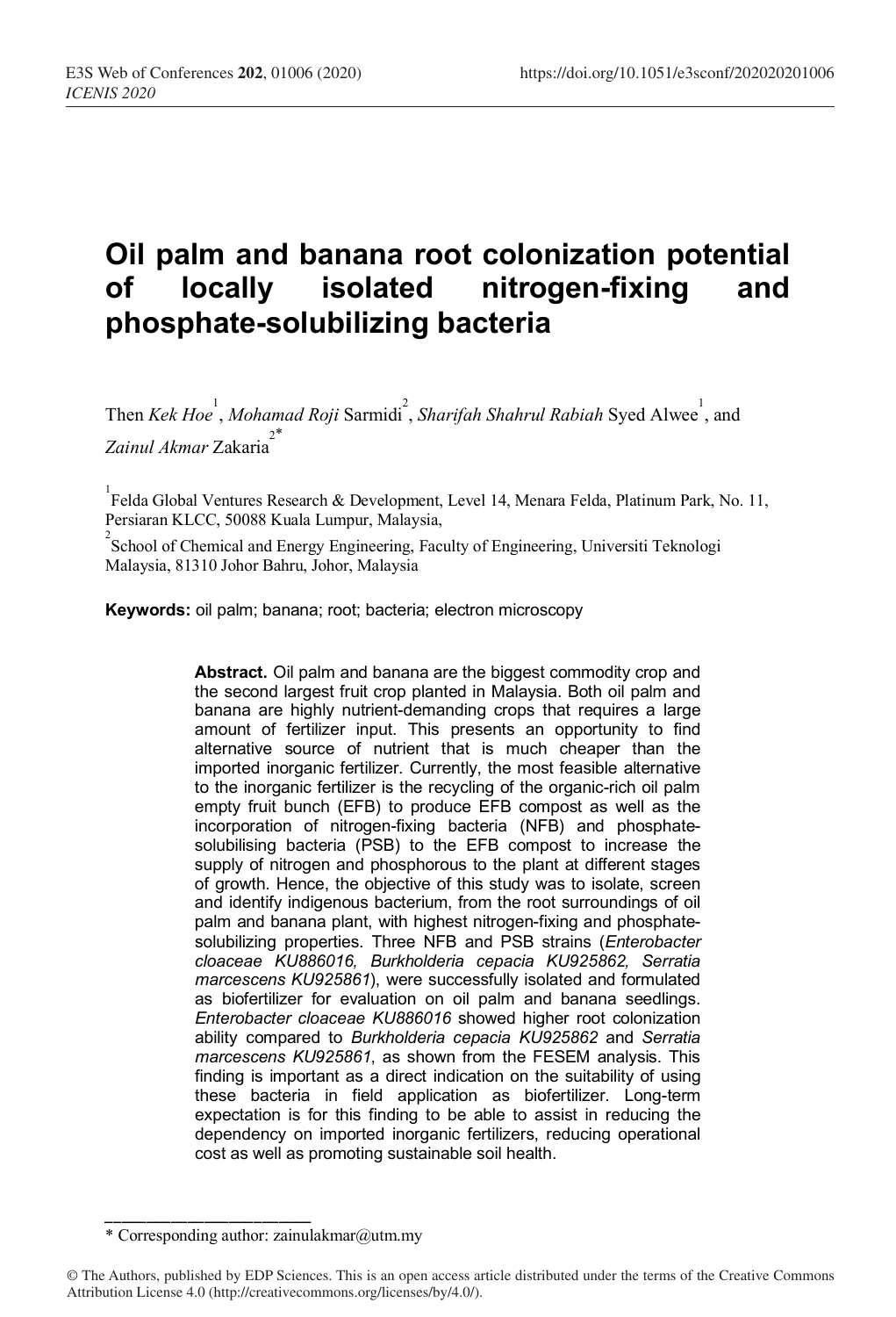# **1. Introduction**

Banana and oil palm are two nutrient-demanding crops that require a large amount of fertilizer input during both vegetative and reproductive stage. However, current high price of imported fertilizer in the world market (up to 87.1% increment from RM 739/ tonne in 2005 to RM 1383/ tonne in 2013) has resulted in the drastic increased of the production cost in oil palm and banana plantation. Therefore, an alternative source of organic-based fertilizer is needed for oil palm and banana plants to reduce the impact of high fertilizer price to ensure the competitiveness of oil palm and banana industry in world market. The oil palm empty fruit bunch (EFB) compost which consisted of high nutrient content of K, N and P has great potential to be utilized as fertilizer for oil palm and banana. This is expected to substantially reduce the use of the relatively more expensive imported inorganic chemicals as source for fertilizer. Apart from this, the application of N-fixing and Psolubilizing bacteria into the EFB compost can also further reduce the dependency on inorganic N and P fertilizers. Therefore, it is the objective of this study to isolate and identify indigenous N-fixing and P-solubilizing bacteria from the roots of mature oil palm and banana plants. Its potential for application in biofertilizer was evaluated through its ability to colonize root systems of oil palm and banana plants.

# **2. Materials and Methods**

### **2.1. Banana and Oil Palm Root Sampling**

The banana and oil palm root sampling sites were located in Felda Agricultural Services Sdn. Bhd. (FASSB), Sg. Tengi Selatan Research Station, Selangor and FASSB, Jengka 26 Research Station, Pahang. The root sampling plots consisted of both high fertilizer and agro-chemical input plot (bacteria isolated considered as highly adapted and able to survive under extreme condition) and from less agricultural input plot (bacteria isolated considered as highly active under less disturbed soil). The roots were sampled from healthy and good yielding banana and oil palm trees for both sampling plots. The oil palm roots were sampled from two mature oil palm farms (26 years after planting) while the banana roots were sampled from six sampling sites that were planted with three types of different banana cultivar namely *Pisang Berangan*, *Pisang Nipah* and *Pisang Cavendish*. The banana roots and oil palm roots that consisted of primary, secondary and tertiary roots were collected from the soil surface to the depth of 15 cm into the soil. Samples were taken from zone surrounding the trunk collar to the radius of 50 cm from the trunk (for banana) and 100 cm (for oil palm) using alcohol-sterilized forceps and scissors. This was carried out to avoid any influence from root samples emanating from nearby banana or oil palm trees. Five sampling points were identified from each sampling site where about 12 to 15 pieces of healthy roots (free from any pest and disease infection) were sampled from every individual tree that represents one sampling point. The collected roots samples were cut into smaller pieces about 6-8 cm in length and transferred into pre-sterilized plastic bags and properly sealed. All collected roots samples (30 for banana and 10 for oil palm) were stored at 4°C prior to further use. The banana and oil palm root samples were washed under running tap water to remove the soil particles adhering on the root surface. The samples were immersed into  $10\%$  (v/v) NaClO solution for two minutes for surface sterilization followed by immersion into increasing concentrations of ethanol (50%, 70%, 90%, 100%) for 30 seconds each. Then, the samples were rinsed twice with sterilized distilled water for 1 minute each to remove residual chemicals [1]. The treated root samples were then transferred into pre-sterilized bottles and stored at 4°C prior to bacterial isolation.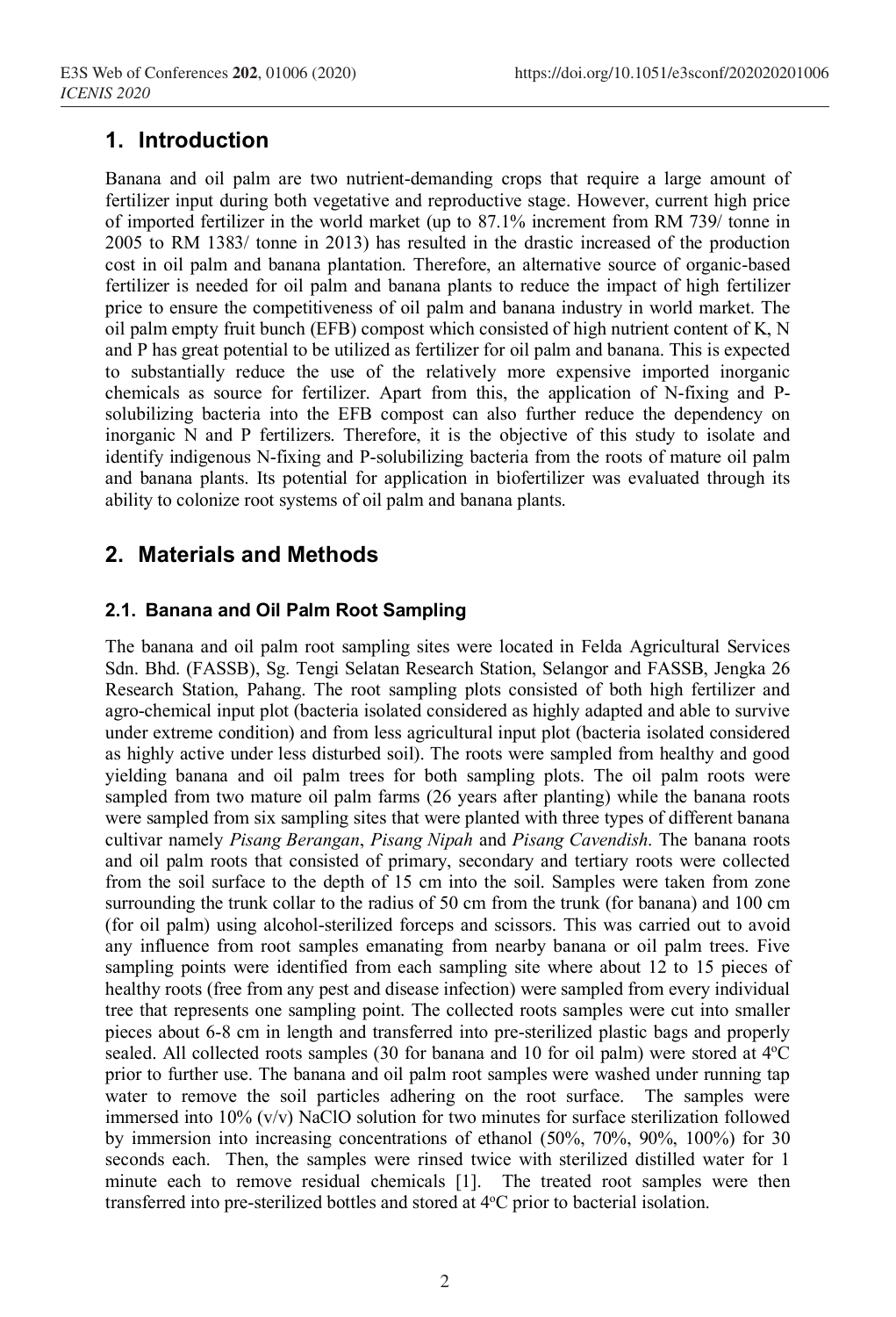#### **2.2. Isolation of Nitrogen Fixing and Phosphate Solubilizing Bacteria**

Selective isolation of the indigenous nitrogen-fixing bacteria (NFB) from the oil palm and banana root samples were carried out using the Burk's Nitrogen Free (BNF) agar medium [2] while the phosphate-solubilizing bacteria (PSB) were isolated using the Pikovskaya (PKV) agar medium [3]. Both mediums were autoclaved at 121°C for 15 minutes  $(HA240m, Hirayama)$  and let to cool to  $40-50^{\circ}$ C prior to further use. To inoculate the root samples on the BNF and PKV medium agar, about 10-12 surface sterilized root samples of banana and oil palm that were kept in the bottle were transferred and dried on a sterilized filter paper. The root samples were cut into small sub sections about 0.5-0.8 cm of length and then cut longitudinally to splice open the root section followed by transferring onto the BNF and PKV agar mediums [1]. Three root sections were transferred onto each agar plate where every root samples were replicated using three medium agar plates. In total, 180 medium agar plates were inoculated with banana root samples while 60 medium plates were inoculated with oil palm roots samples to isolate both the NFB and PSB. The inoculated NFB medium agar plates were incubated at room temperature for 48 hours where bacterial colonies formed on the nitrogen-free NFB agar medium were termed as NFB [4]. Similar procedures were used for the isolation of PSB on the PKV medium agar plates, with the one-week incubation period being the only difference. Bacterial colonies that developed a clear zone surrounding its colonies were considered positive in phosphate solubilizing activity, hence termed as phosphate-solubilizing bacteria [3]. The bacterial colonies that showed positive response on NFB and PKV medium were transferred onto fresh nutrient agar (NA) medium (23 g/L, Merck) for further isolation. Continuous subculturing onto fresh NA mediums was carried out until a single pure bacterial colony was obtained. The pure bacterial colonies were grown on slant NA media for further study.

#### **2.3. Screening of Nitrogen Fixing and Phosphate Solubilizing Bacterial Isolates**

The nitrogen fixing bacteria and phosphate solubilizing bacterial isolates that were obtained from banana and oil palm root samples were further inoculated onto both BNF and PKV medium agar to further establish its nitrogen fixing and phosphate solubilizing capacities. After that, isolates showing consistent nitrogen fixing and phosphate solubilizing properties were selected and determined for the extent of its nitrogen fixing and phosphate solubilizing capabilities. For the determination of Nitrogen Fixation Capability, one loopful of the selected bacterial isolates (identified as having nitrogen fixing activity) grown on NA slant agar were transferred into a series of 500 ml Erlenmeyer flasks containing 100 ml of NB (8 g/L, Merck) followed by shaking at 160 rpm (SSL1, Stuart) for 24 hours at 28°C. After that, 10 ml of culture broth was transferred into 100 ml of BNF media in 500 ml Erlenmeyer flask and shaken at 160 rpm for 24 h at 28°C. Three replications were carried out for all bacterial isolates. At the end of the incubation period, the culture broth was filtered and subjected to Kjeldahl digestion to determine the total nitrogen content [5]. Total nitrogen content was expressed as percentage of the sample:

Volume of sample solution =  $[(V_1-V_2)$  ml x Molarity of NaOH]/ W x  $[(Volume of sample$ solution/ Volume of sample taken x  $0.014 \times 100$ )/ W

where  $V_1$  = volume of 0.1M NaOH used to neutralize excess 0.1M HCl in the blank determination,  $V_2$  = volume of 0.1M NaOH used to neutralize excess 0.1M HCl in the sample titration,  $W =$  volume of sample taken for analysis. The phosphate solubilizing activity was carried out by transferring one loopful of the selected bacterial isolates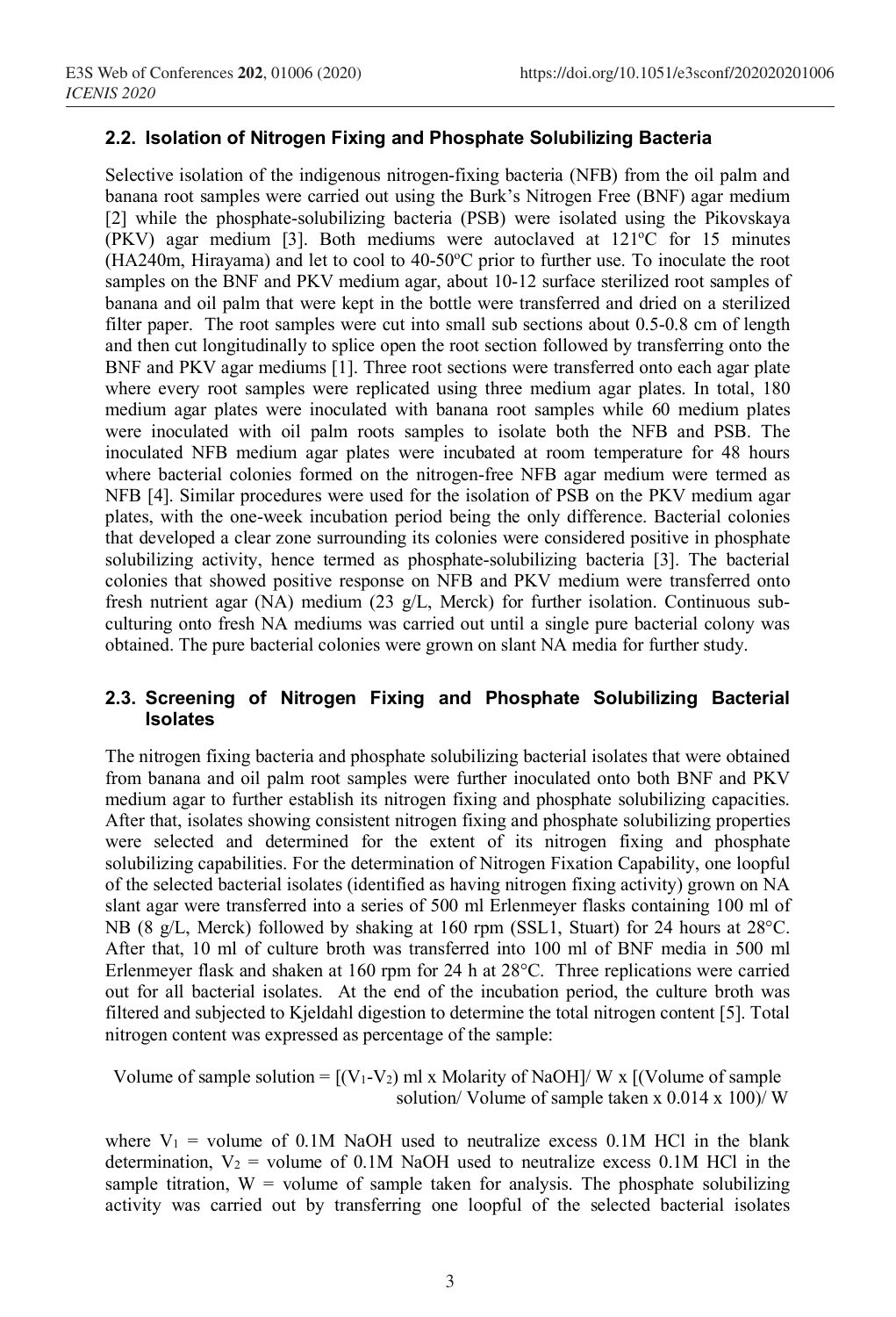(identified as having phosphate-solubilizing activity) onto the National Botanical Research Institute Phosphate (NBRIP) agar medium. Four isolates per plate were inoculated in triplicate on NBRIP agar medium by followed by incubation at 25°C. The diameter of colony growth and diameter of clear halo zone were measured after 14 days of incubation. The ability of the isolates to solubilize insoluble phosphate was determined by the Solubilization Index (SI) which is defined as the ratio between the total diameter (colony + halo zone) to the colony diameter [6].

#### **2.4. Growth Profile of Selected Bacterial Strains and its identification**

Five selected isolates of NFB (N15, N14, N13, N12, N7) and three selected isolates from PSB (P7, P6, P3) were evaluated for its growth profile and viable cell count. The selection was made based on isolates showing consistent nitrogen fixing and phosphate solubilizing properties. Bacterial isolates with the fastest growth rate and highest viable cell count will be identified and used in subsequent biofertilizer formulation work. The isolates were prepared on nutrient slant agar and sent to First BASE Laboratories Sdn Bhd, Seri Kembangan, Selangor for identification using 16S rRNA gene sequencing.

#### **2.5. FESEM Evaluation on Root Colonization Ability of the Isolated NFB and PSB**

The potential root colonization ability of the bacterial isolates were evaluated using the following methods; a series of polyethylene bags containing 130g of EFB compost (C/N ratio <20, moisture content 50%, 1-2mm, autoclaved (121°, 20min, 3 consecutive days) was injected with 70mL of individual bacterial inoculant (final moisture content around 35%). The EFB compost containing bacteria was then used to evaluate the growth of 3 weeks banana tissue culture seedlings and germinated oil palm seeds under glass house (100' length x 30' width x 20' height) for 16 weeks. The fresh root samples were prepared to observe the bacterial colonization on the root surface at 0, 4, 8, 12 and 16 weeks after planting. All samples were dried for 24 hours using a desiccator prior to viewing under Field Emission Scanning Electron Microscope, FESEM (JSM6701F, JEOL) at the Material Science Laboratory, Faculty of Mechanical Engineering, UTM, Johor Bahru.

#### **2.6. The Experimental Design and Data Analysis**

The experiment was conducted in Complete Randomised Design (CRD) with 3 replications for each treatment where single plant represent one replication. The banana seedlings and oil palm seedling germinated seeds were planted on the plastic pot containing 0.5 kg of growing media. Analysis of variance (ANOVA) was used to test the treatment effects and means of treatment were compared through Duncan's Multiple Range Test (DMRT) by using the Statistical Analysis System (SAS) version 9.1 software.

## **3. Results**

#### **3.1. Isolation of Potential Nitrogen Fixing Bacteria and Phosphate Solubilizing Bacteria from Banana and Oil Palm Roots**

A total of 42 isolates of potential phosphate solubilizing bacteria (PSB) and 30 isolates of potential nitrogen fixing bacteria (NFB) were isolated from banana root sample. However, only a single isolate each of potential PSB and NFB were isolated from oil palm root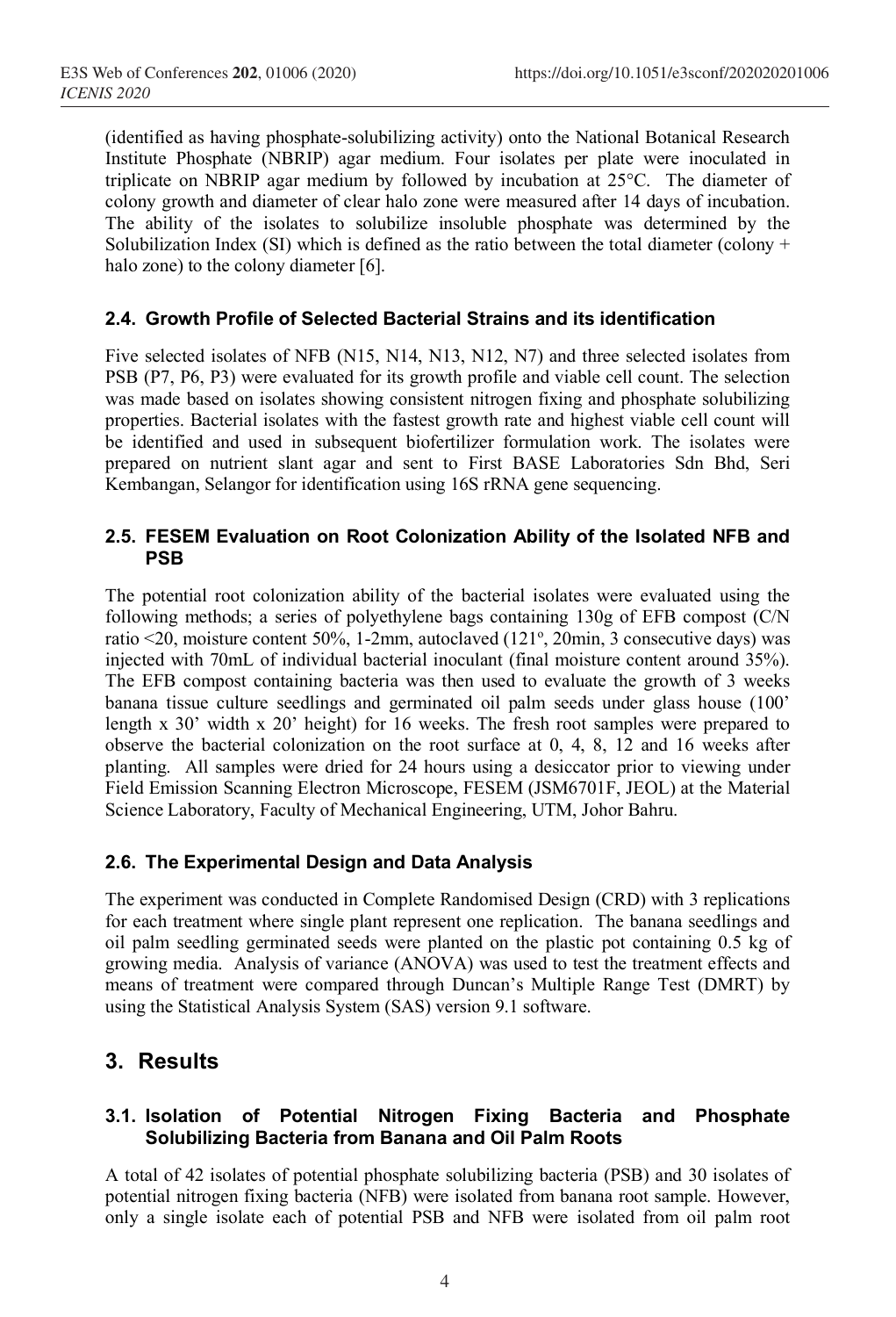sample due to high contamination. The potential PSB isolates consisted of four major groups based on colour morphology namely red, yellow, cream and cream translucent. Meanwhile, the potential NFB isolates consisted of five major groups which were red, orange, yellow, cream and cream translucent. The potential isolates, which have the potential to carry out both phosphate solubilizing and nitrogen fixing activities, were red and cream translucent. Both of these isolates (NFB and PSB) were further selected based on their colour morphology and minimum 1 isolate were selected from each morphological group to represent each sample sources for banana. Therefore, from the banana root samples, only 14 isolates of potential NFB (N1-N14) and 12 isolates of potential PSB (P1-P16) were selected for subsequent studies. For bacterial isolates originated from oil palm root samples, both isolates that grow well on BNF agar media (N15) and PKV agar media (P17) were chosen for further study.

All 15 isolates for potential NFB and 14 potential isolates for PSB were re- inoculated onto both Burk nitrogen free (BNF) and Pikovskaya (PKV) agar media to re-assess their abilities in nitrogen fixation and phosphate solubilization as well as determining isolates that could have both the NFB and PSB functions. The re- inoculation result indicated that all the 13 potential PSB isolates showed positives response by developing clear halo zone around the bacteria colony with six isolates (P2, P3, P7, P10, P11 and P16) showing strong response i.e better growth, as indicated from the larger halo zone (Table 1). For potential NFB, all 15 isolates showed positive growth on BNF agar medium with six isolates (N1, N2, N3, N10, N11 and N12) showing stronger response with rapid growth.

It is worth noting that from the nine potential PSB isolates showing positive growth on BNF agar media, four isolates namely isolate P7, P8, P11 and P16 showed better adaptability to the BNF agar media as indicated by its rapid growth compared to the other five isolates. Meanwhile, nine potential NFB isolates showed positive response on PKV agar media based on the development of clear halo zone surrounding the bacteria colony, of which seven isolates (N1, N4, N7, N8, N9, N12 and N15) showed stronger response with bigger halo zone. Based on this, isolates showing better adaptability to grow in BNF (P7, P8, P11, P16) and PKV agar media (N1, N4, N7, N8, N9, N12, N15) were selected for further studies.

The bacterial colonies that grow rapidly on NFB agar medium and developed a clear halo zone around the colonies on PKV agar media was isolated and sub-cultured on nutrient agar media plate to obtain pure bacterial colonies. From the results obtained from the growth profile and determination of viable cell count studies, three isolates with the highest to moderate-fast growth capacity namely isolate N15, N12, and N7 were selected as the final isolates for mixed cultures evaluation. Isolate N15 was determined as the best isolate with strong capacity to carry out both NFB and PSB features. However, it grows moderately fast. Isolate N7 showed strong ability as PSB, moderate NFB but grew fastest among all of the isolates. Isolate N12 is an excellent NFB with low PSB capacity and grows moderately fast growth.

|                                            |            | <b>Table 1.</b> Profile on the response of isolates on BNF and PKV agar media |                                            |     |         |                                                      |         |     |  |  |  |  |
|--------------------------------------------|------------|-------------------------------------------------------------------------------|--------------------------------------------|-----|---------|------------------------------------------------------|---------|-----|--|--|--|--|
| <b>Potential</b><br><b>PSB</b><br>isolates | <b>PKV</b> | BNF                                                                           | <b>Potential</b><br><b>NFB</b><br>isolates | BNF | PKV     | <b>Potential</b><br><b>PSB &amp; NFB</b><br>isolates | PKV     | BNF |  |  |  |  |
| P1                                         |            |                                                                               | N1                                         |     | $^{++}$ | P7                                                   | $^{++}$ |     |  |  |  |  |
| P٦                                         |            |                                                                               | N2                                         |     |         | P8                                                   |         |     |  |  |  |  |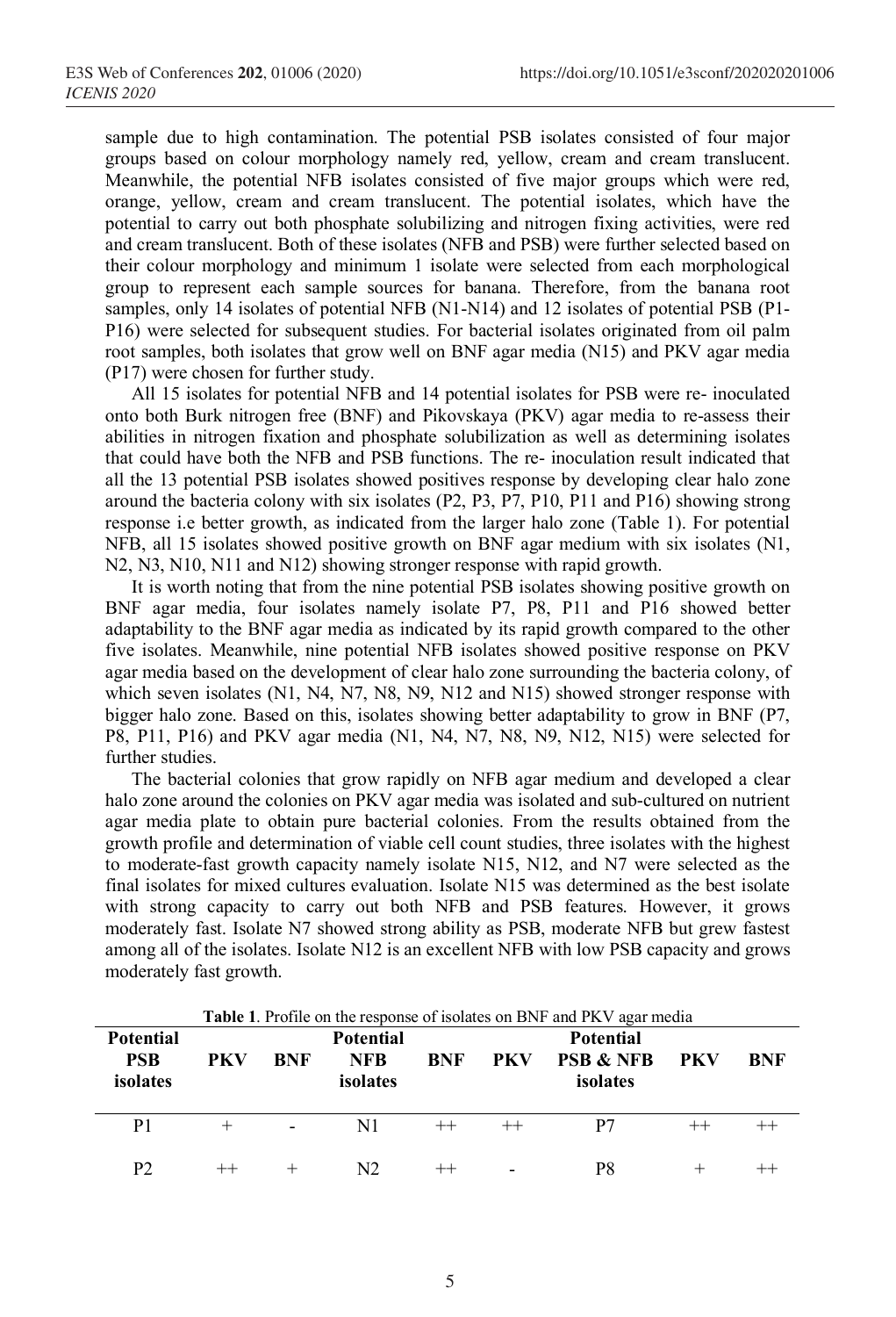| P <sub>3</sub>  | $++$             |                  | N <sub>3</sub> | $++$             |                          | P11            | $++$      | $^{++}\,$        |
|-----------------|------------------|------------------|----------------|------------------|--------------------------|----------------|-----------|------------------|
| P <sub>5</sub>  | $+$              | $+$              | N <sub>4</sub> |                  | $^{++}\,$                | P16            | $^{++}\,$ | $^{++}\,$        |
| P <sub>6</sub>  | $\! + \!\!\!\!$  |                  | N <sub>5</sub> |                  | $\! + \!\!\!\!$          | N1             | $^{++}\,$ | $^{++}\,$        |
| P7              | $^{++}\,$        | $^{++}\,$        | N6             | $\! + \!$        | $\overline{\phantom{0}}$ | N <sub>4</sub> | $^{++}\,$ | $\boldsymbol{+}$ |
| ${\bf P}8$      | $\! + \!\!\!\!$  | $^{++}\,$        | N7             | $\boldsymbol{+}$ | $^{++}\,$                | N7             | $^{++}\,$ | $\boldsymbol{+}$ |
| P <sub>9</sub>  | $\boldsymbol{+}$ | $\boldsymbol{+}$ | ${\rm N}8$     | $\boldsymbol{+}$ | $^{++}\,$                | ${\rm N}8$     | $^{++}\,$ | $\boldsymbol{+}$ |
| P10             | $^{++}\,$        | $\overline{a}$   | N9             |                  | $^{++}\,$                | N9             | $^{++}\,$ | $^+$             |
| P11             | $^{++}\,$        | $^{++}\,$        | N10            | $^{++}\,$        | $\overline{\phantom{0}}$ | N12            | $^{++}\,$ | $^{++}\,$        |
| P15             | $\boldsymbol{+}$ | $\boldsymbol{+}$ | N11            | $^{++}\,$        | $\overline{\phantom{0}}$ | N15            | $++$      |                  |
| P <sub>16</sub> | $^{++}\,$        | $^{++}\,$        | N12            | $^{++}\,$        | $^{++}\,$                |                |           |                  |
| P17             |                  | $\overline{a}$   | N13            | $\! + \!$        | $^+$                     |                |           |                  |
|                 |                  |                  | N14            |                  | $\overline{\phantom{0}}$ |                |           |                  |
|                 |                  |                  | N15            |                  | $^{++}\,$                |                |           |                  |

Negative response; + Positive response; ++ Strong response

#### **3.2. Nitrogen Fixing Capacity of Selected Isolates**

All potential NFB isolates (N1-N15) including 4 selected PSB isolates (P7, P8, P11, P16) that showed strong growth on Burk nitrogen free (BNF) agar media were evaluated for its nitrogen fixing capacity. Analysis of nitrogen content in BNF broth medium, after 24 hours of inoculation with the isolated cultures, indicated that among the 15 NFB isolates, N15, N14, N13 and N12 promises to be excellent NFB with highest nitrogen content of 150.4 ppm, 148.3 ppm, 144.6 ppm and 143.1 ppm respectively. These values were significantly different as compared to control i.e. without inoculum, C1. Meanwhile, 6 potential NFB isolates N8, N4, N7, N3, N10 and N2 showed moderate level of nitrogen content at 93.9 ppm, 90.2 ppm, 87.6 ppm, 86.1 ppm and 72.6 ppm respectively. Isolate N9 showed low level of nitrogen content at 61.7 ppm. However, the nitrogen-fixing capacities of isolate N9 (nitrogen content of 61.7 ppm), N1 (56.5 ppm), N6 (55.5 ppm), N5 (48.8 ppm) and N11 (48.2 ppm) were not significantly different (Tukey 5%) as compared to control culture (without inoculum) with 28.5 ppm of nitrogen content. The nitrogen fixing capacity evaluation for the 4 selected PSB isolates indicated isolate P7 was moderate in nitrogen fixing capacity with the nitrogen content of 77.8 ppm and isolates P8 was low in nitrogen fixing capacity with the nitrogen content of 69.5 ppm. The other 2 isolates P11 and P16 with 59.6 ppm and 38.9 ppm of nitrogen level respectively were not significant different (Tukey 5%) as compared to control culture (without inoculums) with 28.5 ppm of nitrogen content. Based on these results, isolates N15, N14, N13 and N12 (NFB) and isolate P7 (PSB) were selected for further study in biofertilizer formulation.